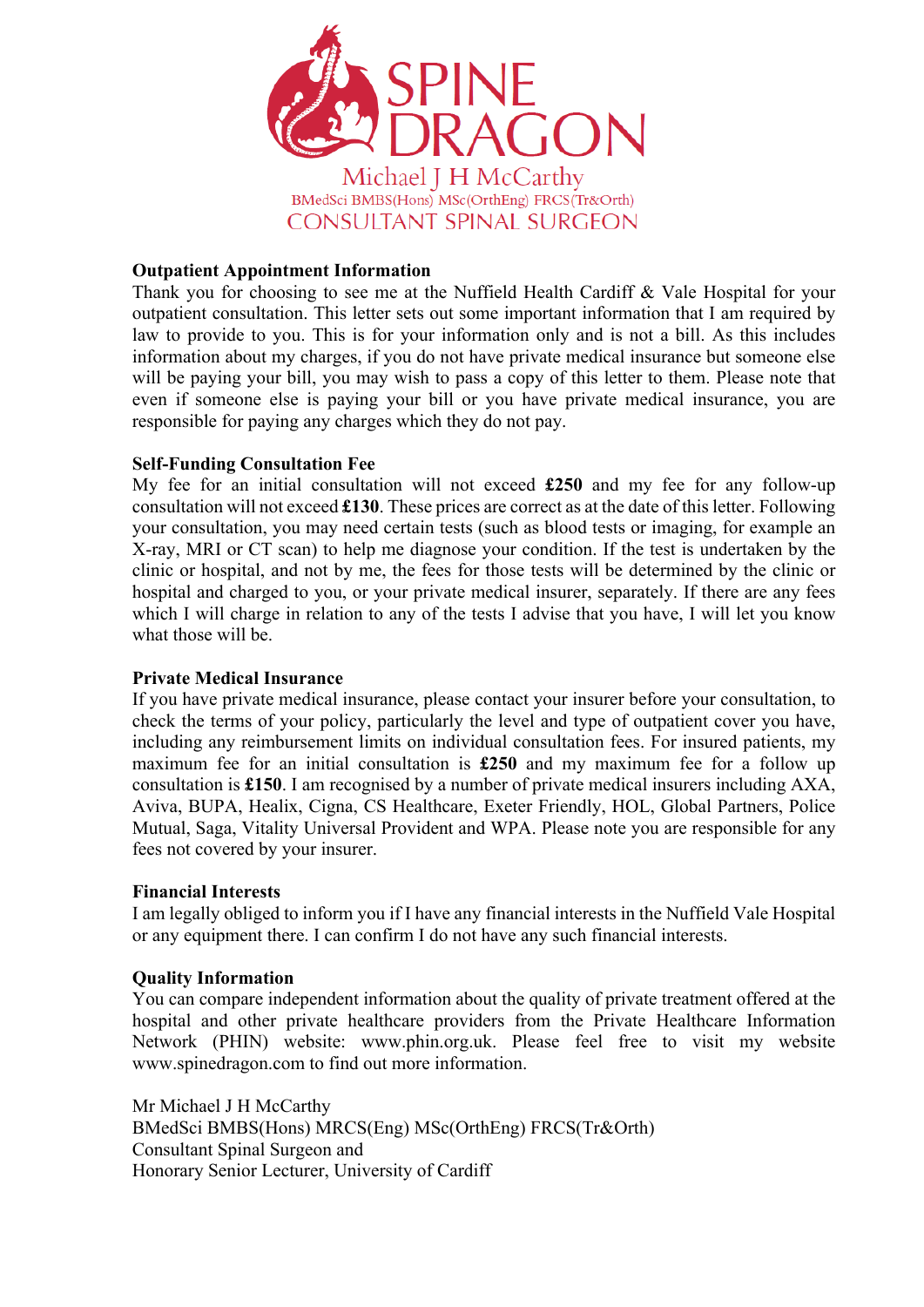#### **Common Billing Codes**

#### **Out patient / Day case procedures:**

|                                                                                              | Consultant Surgeons fee for the procedure only                                       |           |     |                          |
|----------------------------------------------------------------------------------------------|--------------------------------------------------------------------------------------|-----------|-----|--------------------------|
| The fee DOES include consenting on the day of the procedue (prior information leaflet given) |                                                                                      |           |     |                          |
|                                                                                              | The fee does NOT include a follow up consultation, hospital costs, anaesthetic costs | mins      |     |                          |
| A5755                                                                                        | Transforaminal Epidural - Root Block - Lumbar                                        | 15-30     | 250 | Price for Injection Only |
|                                                                                              | A5745/75 Facet Injection 1-2                                                         | 15-30     | 200 | Price for Injection Only |
|                                                                                              | Facet Injection 3-4                                                                  | $20 - 30$ | 250 | Price for Injection Only |
|                                                                                              | Facet Injection 5-6                                                                  | 25-30     | 300 | Price for Injection Only |
|                                                                                              | A5210/11 Caudal Epidural                                                             | 15-30     | 200 | Price for Injection Only |
| V5002                                                                                        | Manipulation and Injection Coccyx                                                    | 15-30     | 200 | Price for Injection Only |

### **In Patient Procedures:**

The fee covers (1) the Consultants fee for the surgery; (2) daily ward review by Consultant; (3) 24 hour on call cover by Consultant to answer ward calls and attend to the patient should there be a post operative problem in hospital; (4) any return to theatre for problems related to the primary surgery within 30 days of initial surgery.

The fee does NOT cover (1) further follow up appointments, surgery or imaging; (2) Consultant Anaesthetist fee, theatre costs, implant costs, hospital in patient stay fees;(3) further surgery beyond 30 days; (4) any price promise agreements set by the hospital (surgeons are independent of this and are not employed by the hospital)

#### **Important Notes on Spinal Surgery:**

Overall, patients undergoing spinal surgery have a 1 in 5 chance or requiring further spinal surgery at some point in the future

Overall, the chance of a complication of some form or another occuring during or following spinal surgery is 1 in 10

### **Surgical Fees for In Patient Procedures:**

Fees are based on £1000 for first hour then £250 per half hour thereafter (to a maximum £3000 for a sole procedure)

| FU denotes routine number of follow up appointment required at £130 each<br><b>Approx Op Time</b> |                                                                                                   |      |      | Stay in    |                | FU FU Fee  | Total |
|---------------------------------------------------------------------------------------------------|---------------------------------------------------------------------------------------------------|------|------|------------|----------------|------------|-------|
|                                                                                                   | * denotes complex surgery often requiring 2 Consultant Surgeons - only my fee is shown            | mins | £    | days no.   |                | £          | £     |
| V2950                                                                                             | Anterior Cervical Discectomy and Fusion ACDF - single level                                       | 90   | 1250 | 1 to 2     | 3              | 390        | 1640  |
|                                                                                                   | Anterior Cervical Discectomy and Fusion ACDF - two level                                          | 120  | 1500 | $2$ to $2$ | 3              | 390        | 1890  |
| V2951                                                                                             | Anterior Cervical Discectomy and Fusion ACDF - three level                                        | 150  | 1750 | $2$ to $3$ | 3              | 390        | 2140  |
| V2282                                                                                             | Cervical Disc Replacement - single level                                                          | 90   | 1250 | 1 to 2     | 3              | 390        | 1640  |
|                                                                                                   | Cervical Disc Replacement - two level                                                             | 120  | 1500 | 1 to 2     | 3              | 390        | 1890  |
| No code                                                                                           | Anterior Cervical Discectomy and Fusion ACDF plus Cervical Disc Replacement Hybrid - two level    | 120  | 1500 | 1 to 2     | 3              | 390        | 1890  |
| No code                                                                                           | Anterior Cervical Discectomy and Fusion ACDF plus Cervical Disc Replacement Hybrid - three level  | 150  | 1750 | $2$ to $3$ | 3              | 390        | 2140  |
| V2200                                                                                             | Posterior Cervical Decompression - single level                                                   | 90   | 1250 | 1 to 2     | $\overline{2}$ | 260        | 1510  |
|                                                                                                   | Posterior Cervical Decompression - two level                                                      | 120  | 1500 | $2$ to $3$ | $\overline{2}$ | 260        | 1760  |
| V2201                                                                                             | Posterior Cervical Decompression - three level                                                    | 120  | 1500 | $2$ to 4   | $\overline{2}$ | 260        | 1760  |
|                                                                                                   |                                                                                                   | 150  | 1750 | $2$ to $4$ | $\overline{2}$ | 260        | 2010  |
|                                                                                                   | Posterior Cervical Decompression - four level                                                     |      | 1250 |            | 3              |            | 1640  |
| No code                                                                                           | Posterior Cervical Decompression and Instrumented Fusion - single level                           | 90   |      | 2          | 3              | 390<br>390 |       |
| No code                                                                                           | Posterior Cervical Decompression and Instrumented Fusion - two level                              | 120  | 1500 | $2$ to $4$ |                |            | 1890  |
| No code                                                                                           | Posterior Cervical Decompression and Instrumented Fusion - three level                            | 150  | 1750 | $2$ to $4$ | 3              | 390        | 2140  |
| V3720                                                                                             | Posterior Cervical Fusion - single level                                                          | 90   | 1250 | 2          | 3              | 390        | 1640  |
|                                                                                                   | Posterior Cervical Fusion - two level                                                             | 120  | 1500 | $2$ to $3$ | 3              | 390        | 1890  |
| V3721                                                                                             | Posterior Cervical Fusion - three level                                                           | 120  | 1500 | $2$ to $4$ | 3              | 390        | 1890  |
|                                                                                                   | No code* Posterior C1/2/3 Fusion                                                                  | 180  | 2000 | $2$ to $4$ | $\overline{4}$ | 520        | 2520  |
| No code                                                                                           | Posterior Occipito cervical Fusion +/- decompression                                              | 180  | 2000 | 4 to 5     | $\overline{4}$ | 520        | 2520  |
| V2980                                                                                             | Anteiror and Posterior Cervical Decompression and Fusion - single level                           | 180  | 2000 | $3$ to $4$ | 3              | 390        | 2390  |
|                                                                                                   | Anteiror and Posterior Cervical Decompression and Fusion - two level                              | 210  | 2250 | $3$ to $4$ | 3              | 390        | 2640  |
| No code                                                                                           | Anterior Cervical Corpectomy                                                                      | 180  | 2000 | $3$ to $4$ | 3              | 390        | 2390  |
| No code                                                                                           | Anterior Cervical Corpectomy and Posterior Instrumentated Fusion +/- Decompression                | 300  | 3000 | 4 to 5     | $\overline{4}$ | 520        | 3520  |
| No code                                                                                           | Posterior Cervico-thoracic Fusion +/- decompression                                               | 180  | 2000 | $3$ to 5   | 3              | 390        | 2390  |
| V2400                                                                                             | Posterior Thoracic Decompression and Fusion                                                       | 180  | 2000 | 4 to 5     | 3              | 390        | 2390  |
| V3122*                                                                                            | Anterior Thoracic Discectomy Decompression and Fusion                                             | 240  | 2500 | 5 to 7     | 3              | 390        | 2890  |
| V2542                                                                                             | Lumbar Microdiscectomy with undercutting facetectomy - single level one side                      | 90   | 1250 | 1 to 2     | $\overline{2}$ | 260        | 1510  |
|                                                                                                   | Lumbar Microdiscectomy with undercutting facetectomy - single level both sides                    | 120  | 1500 | 1 to 2     | $\overline{2}$ | 260        | 1760  |
|                                                                                                   | Lumbar Microdiscectomy with undercutting facetectomy - two level one side                         | 120  | 1500 | 1 to 3     | $\overline{2}$ | 260        | 1760  |
|                                                                                                   | Lumbar Microdiscectomy with undercutting facetectomy - two level both sides                       | 150  | 1750 | 1 to 3     | $\overline{2}$ | 260        | 2010  |
| V2543                                                                                             | Revision Lumbar Discectomy with undercutting facetectomy - single level                           | 90   | 1250 | 1 to 2     | $\overline{2}$ | 260        | 1510  |
|                                                                                                   | Revision Lumbar Discectomy with undercutting facetectomy - two level                              | 120  | 1500 | 1 to 3     | $\overline{2}$ | 260        | 1760  |
| V2560                                                                                             | Central Lumbar Decompression - single level                                                       | 90   | 1250 | 1 to 2     | $\overline{2}$ | 260        | 1510  |
|                                                                                                   |                                                                                                   | 90   | 1250 |            | $\overline{2}$ |            | 1510  |
|                                                                                                   | Central Lumbar Decompression - two level                                                          |      |      | 1 to 3     |                | 260        |       |
| V2562                                                                                             | Central Lumbar Decompression - three level                                                        | 120  | 1500 | $2$ to $3$ | $\overline{2}$ | 260        | 1760  |
| V2660                                                                                             | Revision Central Lumbar Decompression - single level                                              | 120  | 1500 | $2$ to $3$ | $\overline{2}$ | 260        | 1760  |
|                                                                                                   | Revision Central Lumbar Decompression - two level                                                 | 150  | 1750 | $2$ to 4   | $\overline{2}$ | 260        | 2010  |
| V3362                                                                                             | Lumbar Decompression and Instrumented Fusion incl TLIF, Perc screws - single level                | 150  | 1750 | 4 to 6     | 3              | 390        | 2140  |
|                                                                                                   | Lumbar Decompression and Instrumented Fusion incl TLIF, Perc screws, dynamic hybrid- two level    | 180  | 2000 | 4 to 6     | 3              | 390        | 2390  |
|                                                                                                   | Lumbar Decompression and Instrumented Fusion incl TLIF, Perc screws, dynamic hybrid - three level | 210  | 2250 | 5 to 7     | 3              | 390        | 2640  |
| V2652                                                                                             | Revision Lumbar Decompression and Instrumented Fusion incl TLIF - single level                    | 180  | 2000 | 4 to 6     | 3              | 390        | 2390  |
|                                                                                                   | Revision Lumbar Decompression and Instrumented Fusion incl TLIF - two level                       | 210  | 2250 | 5 to 7     | 3              | 390        | 2640  |
| V3340*                                                                                            | Anterior Lumbar Fusion - single level - +/-Vascular cover V3345 (separate fee)                    | 120  | 1500 | $2$ to $3$ | $\overline{2}$ | 260        | 1760  |
|                                                                                                   | Anterior Lumbar Fusion - two level - +/-Vascular cover V3345 (separate fee)                       | 180  | 2000 | $2$ to 4   | 3              | 390        | 2390  |
| $V3350*$                                                                                          | Anterior and Posterior Lumbar Fusion - single level - +/-Vascular cover V3345 (separate fee)      | 240  | 2500 | $2$ to 4   | 3              | 390        | 2890  |
|                                                                                                   | Anterior and Posterior Lumbar Fusion - two level - +/-Vascular cover V3345 (separate fee)         | 300  | 3000 | $3$ to 5   | 3              | 390        | 3390  |
| V4280*                                                                                            | Correction Degenerative Scoliosis Decompression Fusion Upper to Lower Lumbar                      | 180  | 2000 | 5 to 7     | $\overline{4}$ | 520        | 2520  |
|                                                                                                   | Correction Degenerative Scoliosis Decompression Fusion Lower Thoracic to Lower Lumbar             | 240  | 2500 | 5 to 7     | $\overline{4}$ | 520        | 3020  |
|                                                                                                   | Correction Degenerative Scoliosis Decompression Fusion Upper Thoracic to Lower Lumbar             | 330  | 3000 | > 7        | 4              | 520        | 3520  |
| $V4302*$                                                                                          | Anterior Vertebrectomy Reconstruction and Posterior Instrumentation (incl Tomita)                 | 330  | 3000 | > 7        | $\overline{4}$ | 520        | 3520  |
| V4080                                                                                             | Lateral Lumbar Interbody Fusion with Posterior Instrumentation - single level                     | 240  | 2500 | 1 to 2     | 3              | 390        | 2890  |
|                                                                                                   | Lateral Lumbar Interbody Fusion with Posterior Instrumentation - two level                        | 300  | 3000 | 1 to 3     | 3              | 390        | 3390  |
| V4081                                                                                             | Lateral Lumbar Interbody Fusion with Posterior Instrumentation - three level                      | 330  | 3000 | 2 to 4     | 3              | 390        | 3390  |
| V4100*                                                                                            | Posterior Correction of Scoliosis with Instrumentation Fusion                                     | 300  | 3000 | 5 to 7     | 4              | 520        | 3520  |
| V4120*                                                                                            | Anterior Correction of Scoliosis with Instrumentation Fusion                                      | 300  | 3000 | 5 to 7     | $\overline{4}$ | 520        | 3520  |
| V4150*                                                                                            | Anterior Correction of Kyphosis with Instrumentation Fusion                                       | 330  | 3000 | >7         | 4              | 520        | 3520  |
| V4160*                                                                                            | Posterior Correction of Kyphosis with Instrumentation Fusion                                      | 330  | 3000 | >7         | $\overline{4}$ | 520        | 3520  |
| W0660                                                                                             | Coccygectomy                                                                                      | 30   | 500  | 2          | $\overline{2}$ | 260        | 760   |
|                                                                                                   |                                                                                                   |      |      |            |                |            |       |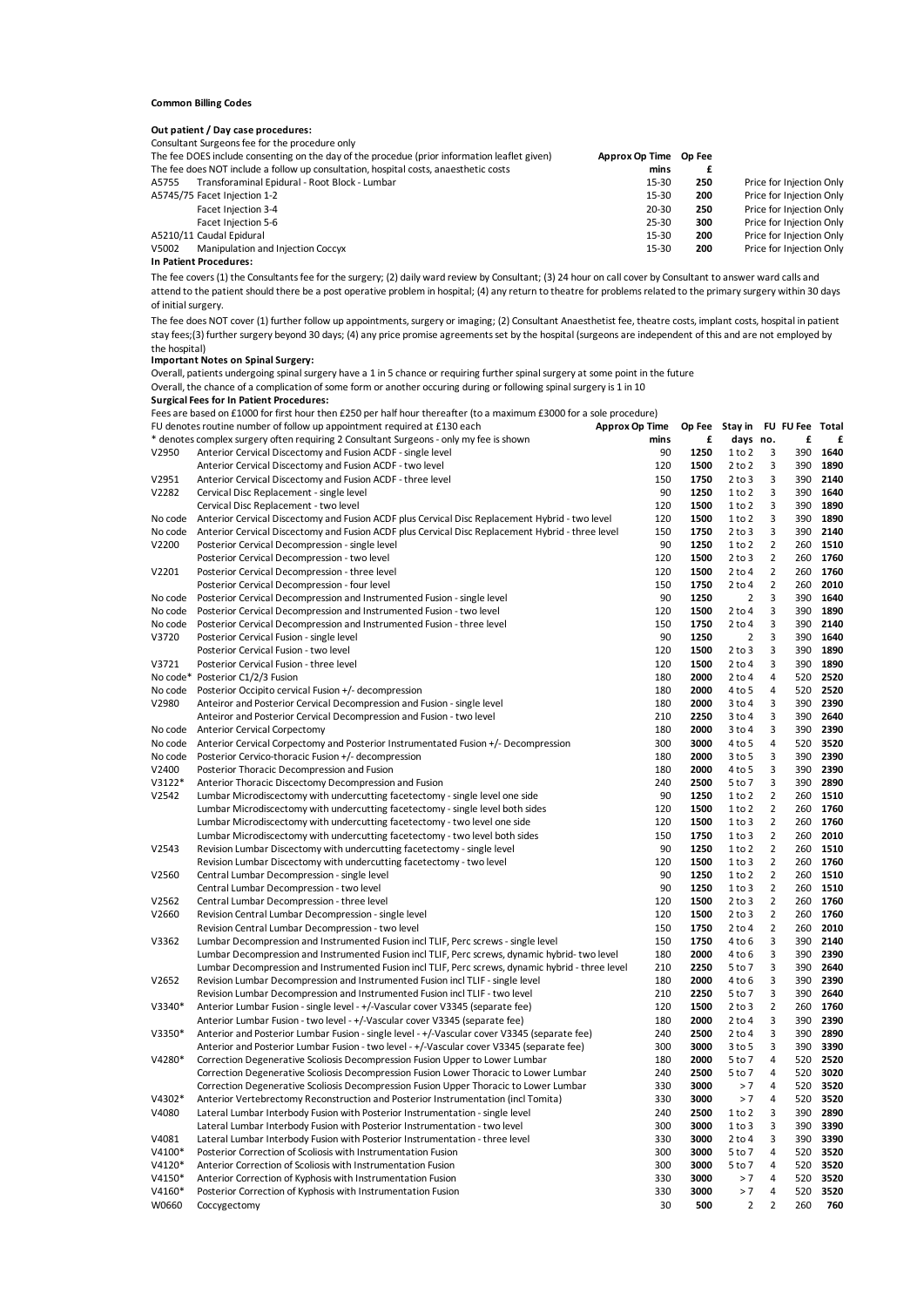

# **Terms and Conditions of Treatment**

The following are my terms and conditions of treatment in the private health care sector. My fee schedule for common procedures is available on request. It can also be found via my website.

You, as patient, have requested a consultation and / or treatment on a private basis from me, as surgeon.

You have the right to question and discuss my opinion and treatments at any time, to ensure you fully understand your diagnosis, the potential non-operative and operative treatments available, your treatment plan and the relative benefits and risks involved. You have the right, at any time, to seek an independent second opinion to reassure you that the correct diagnosis has been made, and the correct treatment plan has been agreed upon.

I undertake to perform a full clinical history and examination, order appropriate investigations and to offer evidence-based treatments that, in my opinion, offer the best available care for your condition. I will undertake your outpatient, day case or inpatient care fulfilling all my responsibilities as set out by the General Medical Council. Copies of all correspondence about your case will be sent to you and your General Practitioner.

You are wholly responsible for the payment of my fees, which I advise you to discuss before embarking upon treatment as a private patient. The responsibility for full payment of fees does not rest with your insurer. It is important that you check your level of cover and the maximum reimbursement that your insurer will give for medical services before you embark upon treatment, as there may be a gap between my fee and the amount your insurer will reimburse. You will be responsible for funding that gap.

Terms are payment of fees within 28 days of invoice. Invoices will be sent within 2 weeks of outpatient consultation, or within 2 weeks of completion of inpatient care.

You must sign a consent form for all surgical procedures. I will carry out all surgical procedures personally, with appropriate assistance from trained staff where necessary. You must not sign your consent form until you are happy that you fully understand your diagnosis, the treatments available and the risks and benefits involved in treatment. You should address any questions or concerns about anaesthesia to the Consultant Anaesthnetist providing your care.

All surgical procedures bear the risk of complications. The risk of complications will be explained to you before your surgery, based on your individual clinical circumstances. The surgical treatment of immediate common complications, such as wound infection, bleeding or spinal fluid leak will be included in the fee for your original procedure. Revision surgery for continuing medical problems, however, will attract a further surgical fee.

Private investigations and surgical treatment can become very expensive and I understand that if patients do not have full medical insurance, they may not be able to continue with